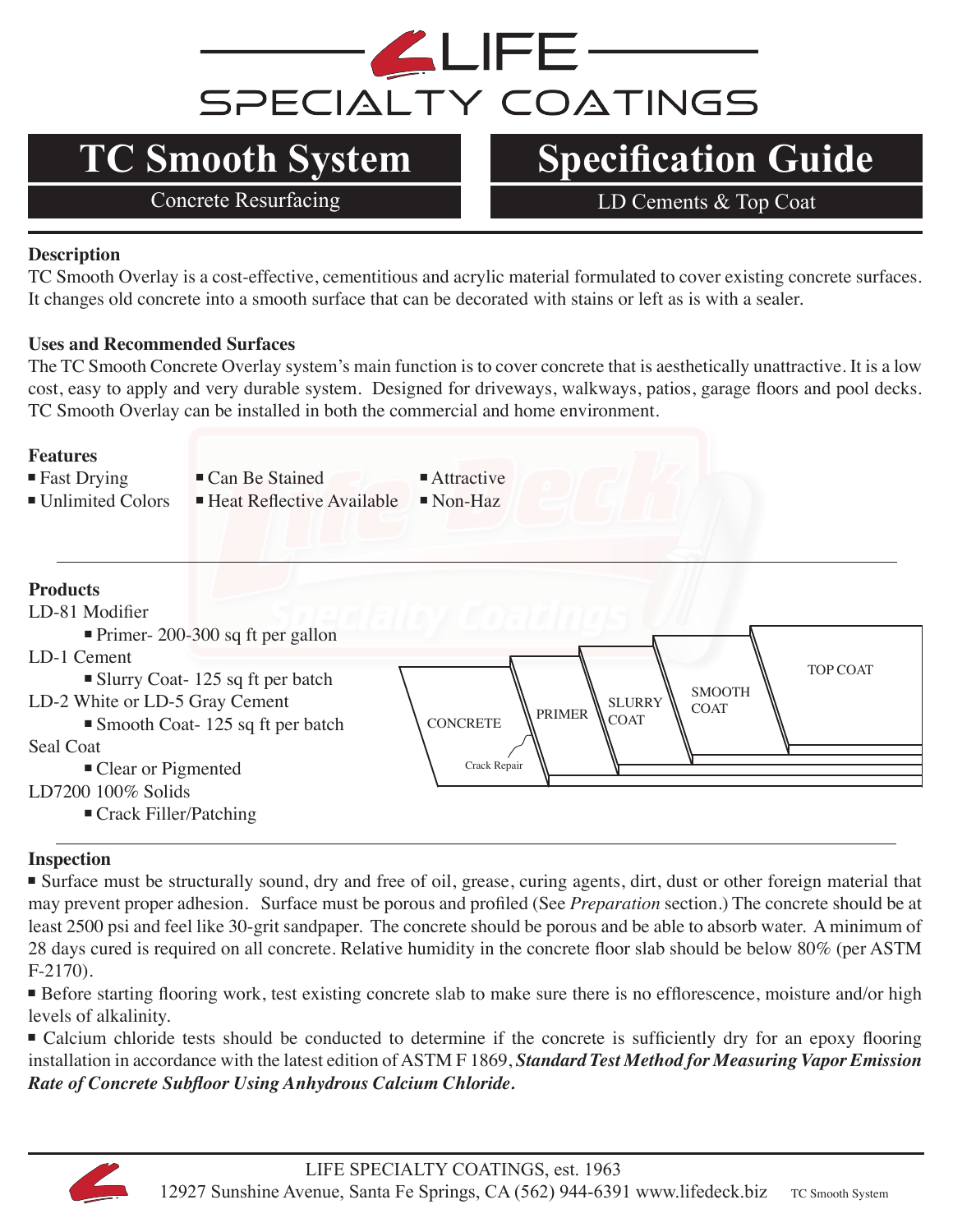

Concrete Resurfacing LD Cements & Top Coat

**\* Note**

■Drainage problems or puddling should be corrected prior to the installation of TC Overlay System.

# **Surface Preparation**

### **Cleaning**

Clean surface entirely with TSP and rinse completely with water several times. Remove mildew or algae using 50/50 blend of household bleach and water. (Do not allow bleach to come into contact with acid). Read bleach instructions and warnings carefully before using. Rinse thoroughly.

## **Crack Preparation**

Use a concrete diamond blade to cut out all cracks and joints to 1/4 inch width and 1/4 inch depth. Clean joints thoroughly and remove all concrete dust and debris.

## **Etching**

<sup>n</sup>Clean surface entirely with TSP and rinse completely with water several times. Remove mildew or algae using 50/50 blend of household bleach and water. (Do not allow bleach to come into contact with acid). Read bleach instructions and warnings carefully before using. Rinse thoroughly. The surface must be porous enough to allow the product to soak in. Surface should feel like 30 grit sand paper.

Prepare surface by either shotblasting, grinding, Liquid Grind<sup>TM</sup> (approved liquid etch) or, if a previous coating is currently installed, sanding. Prepare concrete profile equal to CSP 2-3 as specified by ICRI (International Concrete Repair Institute. When using a mechanical method, be sure not to be too aggressive leaving behind grind marks or grinding it to a smooth surface.

## **Crack Fill/Patching Installation**

Using LD7200 Crack Patch, mix paste by equal volume 1:1. LD7200 is mixed thoroughly when combined product is completely gray. Apply to crack, joint, or spalled area using a putty knife or trowel, completely filling the space, scraping off extra LD7200 to leave a uniform, level finish. When dry, sand or grind smooth if overfilled. Surface will be ready to prime in 4-6 hours.

Another way to treat cracks is to cut a pattern using a special diamond crack chaser. While the slurry is being done, clean out expansion joints and cracks with a margin trowel. Then, simply recut these cracks and incorporate a pattern, making and designing the cracks, and new cuts throughout the application.

## **Primer**

In a clean, dry container, mix four parts water with one part LD-81 and apply at a rate of 200-300 square feet per gallon. Roll or spray this primer over the area to be resurfaced. Life Deck's 25 Series Pigmented water based epoxy may also be used as a prime coat (see optionals for application.)

## **Slurry Coat**

After primer is dry, mix the slurry coat by combining one bag of LD-1 cement with one gallon of LD-81 acrylic and up to one quart of water. Trowel the slurry mix over the surface to achieve a smooth finish. Coverage of the slurry coat is approximately 100-125 square feet per batch. Using a brush, wet with water, feather all outside edges, seams and expansion joints. After surface is dry, scrape or grind off any ridges or trowel marks.

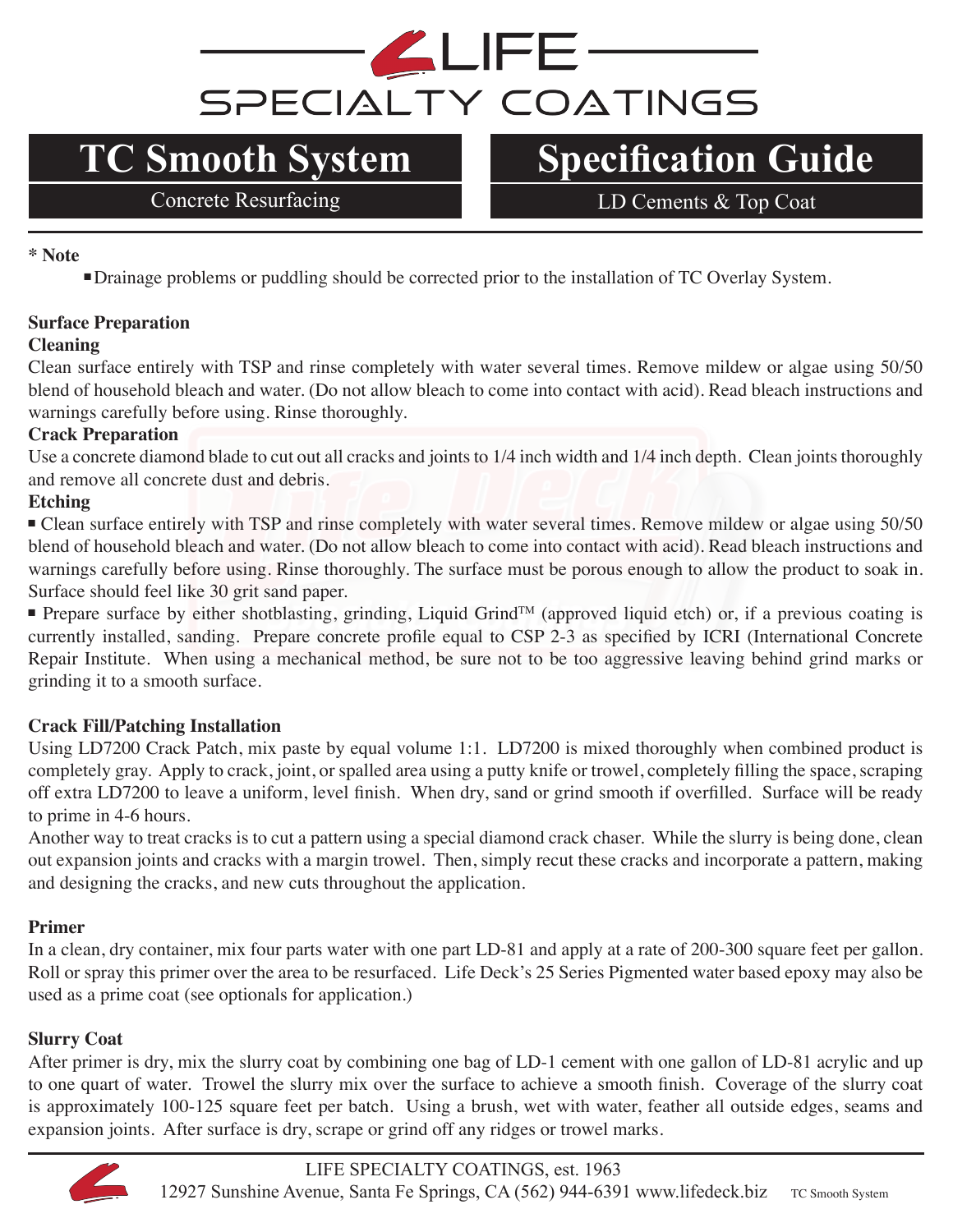

Concrete Resurfacing LD Cements & Top Coat

### **Smooth Coat**

Combine bag of Life Deck LD-2 White cement, or LD-5 Light Gray Cement, with one gallon of Life Deck LD-81 acrylic and mix thoroughly with a low rpm drill motor. Add up to one quart of water to achieve the desired consistency.

### **Optional Stain**

At this point, application can be stained, if so desired, or left as is and then sealed. Use Life Deck Specialty Coatings 20 Series stain to create a natural mottled appearance. The 20 Series stain will create different natural hues of the color in the cement and not hide imperfections. Apply the 20 Series with a garden sprayer or roller. Use a soft bristle push broom to move the 20 Series around the cement application and work in. Applying the 20 Series stain in hot weather, or direct sunlight, can result in roller marks. Multiple coats will result in a darker appearance. Using multiple colors will result in a more mottled appearance. Multiple coats can be applied wet to wet or when previous coat has dried.

### **Seal Coat**

If stained, or left as is, application must be sealed with a clear sealer. See "Optional Materials, Additional Top Coats." Two coats of the clear sealer are recommended.

### **Top Coat, Pigmented, 10 Series or 28 Series**

If desired, after the Smooth Coat, the pigmented top coat, 10 or 28 series, can be applied. Mix all containers of the Life Deck 10 Series or 28 Series Top Coat to insure a consistent color. Product may be thinned by adding 1 pint of water per gallon to avoid streaks, especially in hot weather. Roll two thin applications of Life Deck Top Coat using a 1/2" roller at a rate of 200-300 square feet per gallon. Spread the Top Coat in two directions to achieve a uniform finish. Coverage will vary according to texture. Two coats are recommended. Allow 4 to 6 hours drying time before permitting light pedestrian traffic. For best results, allow to cure 24 hours before direct traffic is permitted. Allow an additional 24 hours before heavy objects are placed on the surface.

# **Optional Materials**

## **Additional Top Coats**

<sup>n</sup> 4001 Urethane/Acrylic. Adds extra durability, chemical resistance, stain protection, mar resistance and longevity to final color coat. Available in gloss (4001) or satin (4002).

<sup>n</sup> LDGPD. Adds excellent hot tire resistance and tire marking resistance, extra durability, chemical resistance, stain protection, mar resistance and longevity to final color coat. Available in gloss (LDGPD) or satin (LDGPDS). <sup>n</sup> 2114 Single Component Urethane. Adds extra durability, chemical resistance, stain protection, mar resistance,

and longevity to final color coat. Available in gloss (2114) or satin (2116).

■ 2110 Clear water based urethane. Adds excellent chemical resistance, UV resistance, mar resistance, protection and longevity to the final color coat. Available in gloss (2110) or satin (2112).